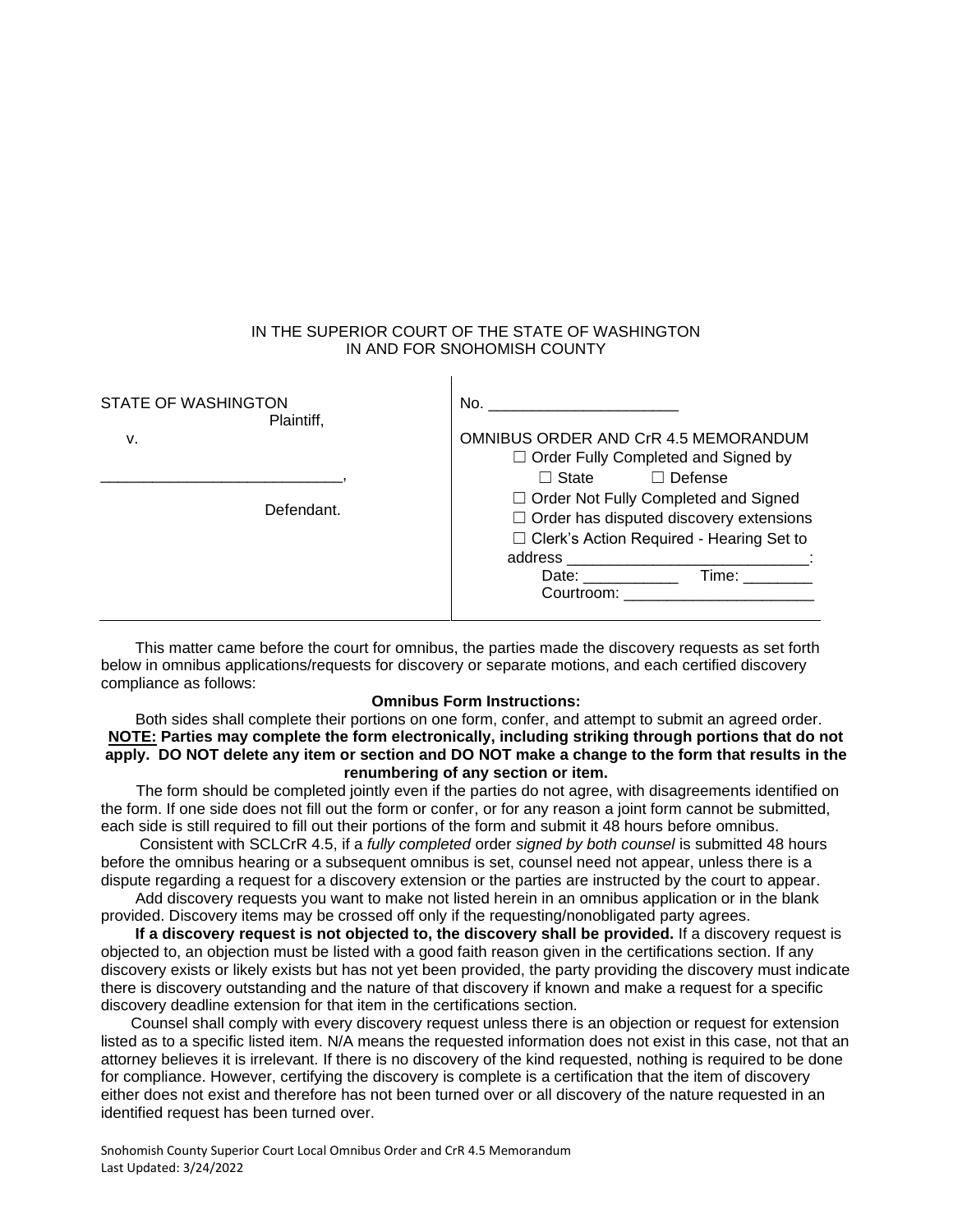# **I. COMPLIANCE WITH DISCOVERY OBLIGATIONS**

### **A. PROSECUTOR'S CrR 4.7(a), (c), (d), (e) AND CONSTITUTIONAL DISCOVERY OBLIGATIONS** The defense requested(s) the following within the knowledge, possession or control of the State, its agents and subordinates, or law enforcement agencies, or which by the exercise of due diligence might become known to them, and the State has indicated its compliance below:

1. The names, known aliases, and contact information for all witnesses the prosecution intends to call at hearings and trial together with any written or recorded statements and the substance of any oral statement of each witness and the names and contact information of all witnesses present when such statements were made.

| $\Box$ Provided | $\Box$ N/A                                      | $\Box$ Discovery extension requested to                                                                |  |
|-----------------|-------------------------------------------------|--------------------------------------------------------------------------------------------------------|--|
|                 | $\Box$ Objection raised. State will file motion | Discovery extension is: $\Box$ Agreed $\Box$ Disagreed                                                 |  |
|                 |                                                 | Discovery is ordered unless State files motion and obtains order to contrary. See CrR $4.7(a)(1)(i)$ . |  |

- 2. A record of all prior criminal convictions of any potential witness, whether federal, or in this state or others.  $\Box$  Provided  $\Box$  N/A  $\Box$  Discovery extension requested to ☐ Objection raised. State will file motion Discovery extension is: ☐ Agreed ☐ Disagreed Discovery is ordered unless State files motion and obtains order to contrary. See CrR 4.7(a)(1)(vi).
- 3. A record of all payments made or any explicit or implicit promise of benefit made to any witness by any involved government agency or agent, state or federal, and the date(s) of such payments or promises, including case names and numbers and any memorialization of any such payment or promise, in connection with this case.

| $\Box$ Provided | $\Box$ N/A                                      | $\Box$ Discovery extension requested to                                                          |
|-----------------|-------------------------------------------------|--------------------------------------------------------------------------------------------------|
|                 | $\Box$ Objection raised. State will file motion | Discovery extension is: $\Box$ Agreed $\Box$ Disagreed                                           |
|                 |                                                 | Discovery is ordered unless State files motion and obtains order to contrary. See CrR 4.7(a)(3). |

4. Any known actual or implied threats of investigation or prosecution (including deportation or exclusion) made to any witness or witness's family in connection with this case.

| □ Provided | $\Box$ N/A                                      | $\Box$ Discovery extension requested to                                                          |
|------------|-------------------------------------------------|--------------------------------------------------------------------------------------------------|
|            | $\Box$ Objection raised. State will file motion | Discovery extension is: $\Box$ Agreed $\Box$ Disagreed                                           |
|            |                                                 | Discovery is ordered unless State files motion and obtains order to contrary. See CrR 4.7(a)(3). |

5. All known occasions on which any potential witness has made false statements in connection with this or any other case, as well as any conduct or statements by any potential witness showing bias against the defendant or a motive to falsify testimony.  $\Box$  Discovery extension requested to  $\Box$  Discovery extension requested to

| $\Box$ Provided | $\sqcup$ IV/A                                   | $\Box$ Discovery exterision requested to                                                         |  |
|-----------------|-------------------------------------------------|--------------------------------------------------------------------------------------------------|--|
|                 | $\Box$ Objection raised. State will file motion | Discovery extension is: $\Box$ Agreed $\Box$ Disagreed                                           |  |
|                 |                                                 | Discovery is ordered unless State files motion and obtains order to contrary. See CrR 4.7(a)(3). |  |

6. Potential Impeachment Disclosure: Any information from which a reasonable person could conclude a witness has been dishonest or demonstrated bias. For expert witnesses, this also includes information demonstrating a pattern of confirmed performance errors.

| $\Box$ Provided . | $\Box$ N/A                                      | $\Box$ Discovery extension requested to                                                          |
|-------------------|-------------------------------------------------|--------------------------------------------------------------------------------------------------|
|                   | $\Box$ Objection raised. State will file motion | Discovery extension is: $\Box$ Agreed $\Box$ Disagreed                                           |
|                   |                                                 | Discovery is ordered unless State files motion and obtains order to contrary. See CrR 4.7(a)(3). |

2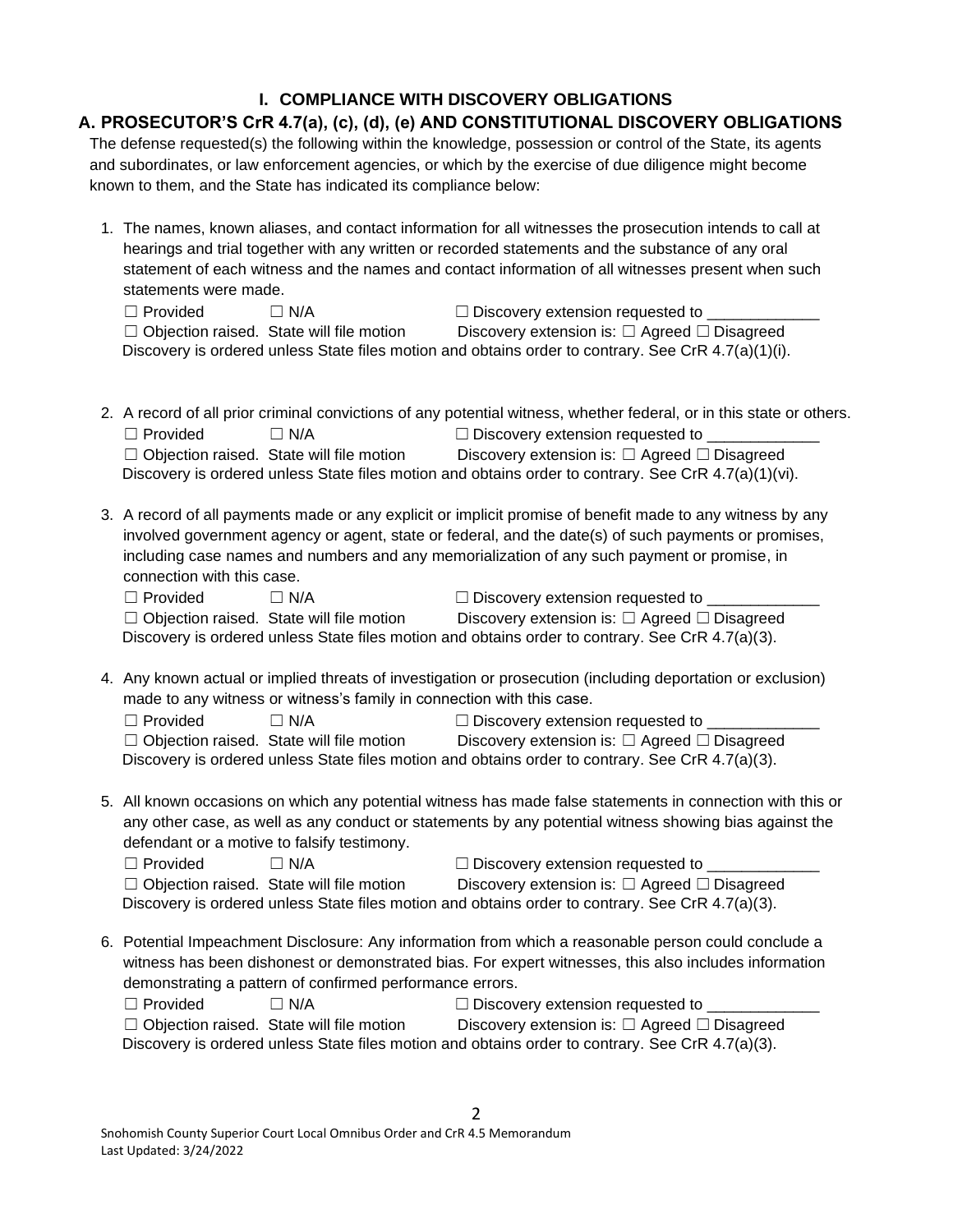| with this case.<br>$\Box$ Provided<br>$\Box$ N/A<br>$\Box$ Objection raised. State will file motion<br>Discovery is ordered unless State files motion and obtains order to contrary. See CrR 4.7(a)(3).                                     | 7. Any evidence that a witness's ability to perceive, remember, communicate, or tell the truth is or has been<br>impaired by the use of narcotics, other controlled substances, alcohol, or a mental disorder in connection<br>$\Box$ Discovery extension requested to $\Box$<br>Discovery extension is: $\Box$ Agreed $\Box$ Disagreed                                                                                                                                                                                                                                                                                                                                                                                                                                                                                                                                                                                                         |
|---------------------------------------------------------------------------------------------------------------------------------------------------------------------------------------------------------------------------------------------|-------------------------------------------------------------------------------------------------------------------------------------------------------------------------------------------------------------------------------------------------------------------------------------------------------------------------------------------------------------------------------------------------------------------------------------------------------------------------------------------------------------------------------------------------------------------------------------------------------------------------------------------------------------------------------------------------------------------------------------------------------------------------------------------------------------------------------------------------------------------------------------------------------------------------------------------------|
| to submit to a polygraph.                                                                                                                                                                                                                   | 8. The results of any polygraph performed on a witness and any information concerning a witness's failure                                                                                                                                                                                                                                                                                                                                                                                                                                                                                                                                                                                                                                                                                                                                                                                                                                       |
| $\Box$ Provided<br>$\Box$ N/A                                                                                                                                                                                                               | □ Discovery extension requested to __________                                                                                                                                                                                                                                                                                                                                                                                                                                                                                                                                                                                                                                                                                                                                                                                                                                                                                                   |
| $\Box$ Objection raised.                                                                                                                                                                                                                    | Discovery extension is: $\Box$ Agreed $\Box$ Disagreed                                                                                                                                                                                                                                                                                                                                                                                                                                                                                                                                                                                                                                                                                                                                                                                                                                                                                          |
| $\Box$ Defense acknowledges objection and will file Motion to Compel                                                                                                                                                                        |                                                                                                                                                                                                                                                                                                                                                                                                                                                                                                                                                                                                                                                                                                                                                                                                                                                                                                                                                 |
| prosecuting authority.                                                                                                                                                                                                                      | 9. Disclose any known, close personal relationship(s) between all potential prosecution witnesses and the                                                                                                                                                                                                                                                                                                                                                                                                                                                                                                                                                                                                                                                                                                                                                                                                                                       |
| $\Box$ Provided<br>$\Box$ N/A                                                                                                                                                                                                               | $\Box$ Discovery extension requested to $\Box$                                                                                                                                                                                                                                                                                                                                                                                                                                                                                                                                                                                                                                                                                                                                                                                                                                                                                                  |
| $\Box$ Objection raised. State will file motion                                                                                                                                                                                             | Discovery extension is: $\Box$ Agreed $\Box$ Disagreed                                                                                                                                                                                                                                                                                                                                                                                                                                                                                                                                                                                                                                                                                                                                                                                                                                                                                          |
| Discovery is ordered unless State files motion and obtains order to contrary. See CrR 4.7(c)(3).                                                                                                                                            |                                                                                                                                                                                                                                                                                                                                                                                                                                                                                                                                                                                                                                                                                                                                                                                                                                                                                                                                                 |
| reports, treatises, or literature the expert will rely on.<br>$\Box$ Provided<br>$\Box$ N/A<br>$\Box$ Objection raised. State will file motion<br>the agency and/or individual(s) performing the analysis.<br>$\Box$ Provided<br>$\Box$ N/A | 10. Expert Witnesses: The names and contact information of any expert witnesses the prosecution intends to<br>call at a hearing or trial, the subject and a summary of their testimony, the witnesses' qualifications<br>(including background, education, and training), any reports submitted to the prosecutor, and any studies,<br>$\Box$ Discovery extension requested to ____<br>Discovery extension is: $\Box$ Agreed $\Box$ Disagreed<br>Discovery is ordered unless State files motion and obtains order to contrary. See CrR $4.7(a)(2)(ii)$ .<br>11. Expert Witnesses: Any reports, statements, photographs, drafts, bench notes, test results from all experts<br>made in connection with the case, including the results of physical or mental examinations, scientific<br>tests, experiments, or comparisons, and copies of all communications between the requesting party and<br>$\Box$ Discovery extension requested to $\Box$ |
| $\Box$ Objection raised. State will file motion                                                                                                                                                                                             | Discovery extension is: □ Agreed □ Disagreed<br>Discovery is ordered unless State files motion and obtains order to contrary. See CrR 4.7(a)(1)(iv).                                                                                                                                                                                                                                                                                                                                                                                                                                                                                                                                                                                                                                                                                                                                                                                            |
|                                                                                                                                                                                                                                             |                                                                                                                                                                                                                                                                                                                                                                                                                                                                                                                                                                                                                                                                                                                                                                                                                                                                                                                                                 |
| used to conduct forensic analysis in this case.                                                                                                                                                                                             | 12. Copies of all repair and/or maintenance logs, policies, protocols, or procedures relating to the instruments                                                                                                                                                                                                                                                                                                                                                                                                                                                                                                                                                                                                                                                                                                                                                                                                                                |
| $\Box$ Provided<br>$\Box$ N/A                                                                                                                                                                                                               | □ Discovery extension requested to _______________                                                                                                                                                                                                                                                                                                                                                                                                                                                                                                                                                                                                                                                                                                                                                                                                                                                                                              |
| $\Box$ Objection raised.                                                                                                                                                                                                                    | Discovery extension is: $\Box$ Agreed $\Box$ Disagreed                                                                                                                                                                                                                                                                                                                                                                                                                                                                                                                                                                                                                                                                                                                                                                                                                                                                                          |
| $\Box$ Defense acknowledges objection and will file Motion to Compel                                                                                                                                                                        |                                                                                                                                                                                                                                                                                                                                                                                                                                                                                                                                                                                                                                                                                                                                                                                                                                                                                                                                                 |
| 13. Any written, recorded, and oral statements made by defendant and co-defendant if a joint trial in<br>offer any such statements at trial.                                                                                                | connection with this case. Note, the defense demands a CrR 3.5 hearing if the prosecution intends to                                                                                                                                                                                                                                                                                                                                                                                                                                                                                                                                                                                                                                                                                                                                                                                                                                            |
| $\Box$ Provided<br>$\Box$ N/A                                                                                                                                                                                                               | □ Discovery extension requested to ______________                                                                                                                                                                                                                                                                                                                                                                                                                                                                                                                                                                                                                                                                                                                                                                                                                                                                                               |
| $\Box$ Objection raised. State will file motion                                                                                                                                                                                             | Discovery extension is: $\Box$ Agreed $\Box$ Disagreed                                                                                                                                                                                                                                                                                                                                                                                                                                                                                                                                                                                                                                                                                                                                                                                                                                                                                          |
|                                                                                                                                                                                                                                             | Discovery is ordered unless State files motion and obtains order to contrary. See CrR 4.7(a)(1)(ii).                                                                                                                                                                                                                                                                                                                                                                                                                                                                                                                                                                                                                                                                                                                                                                                                                                            |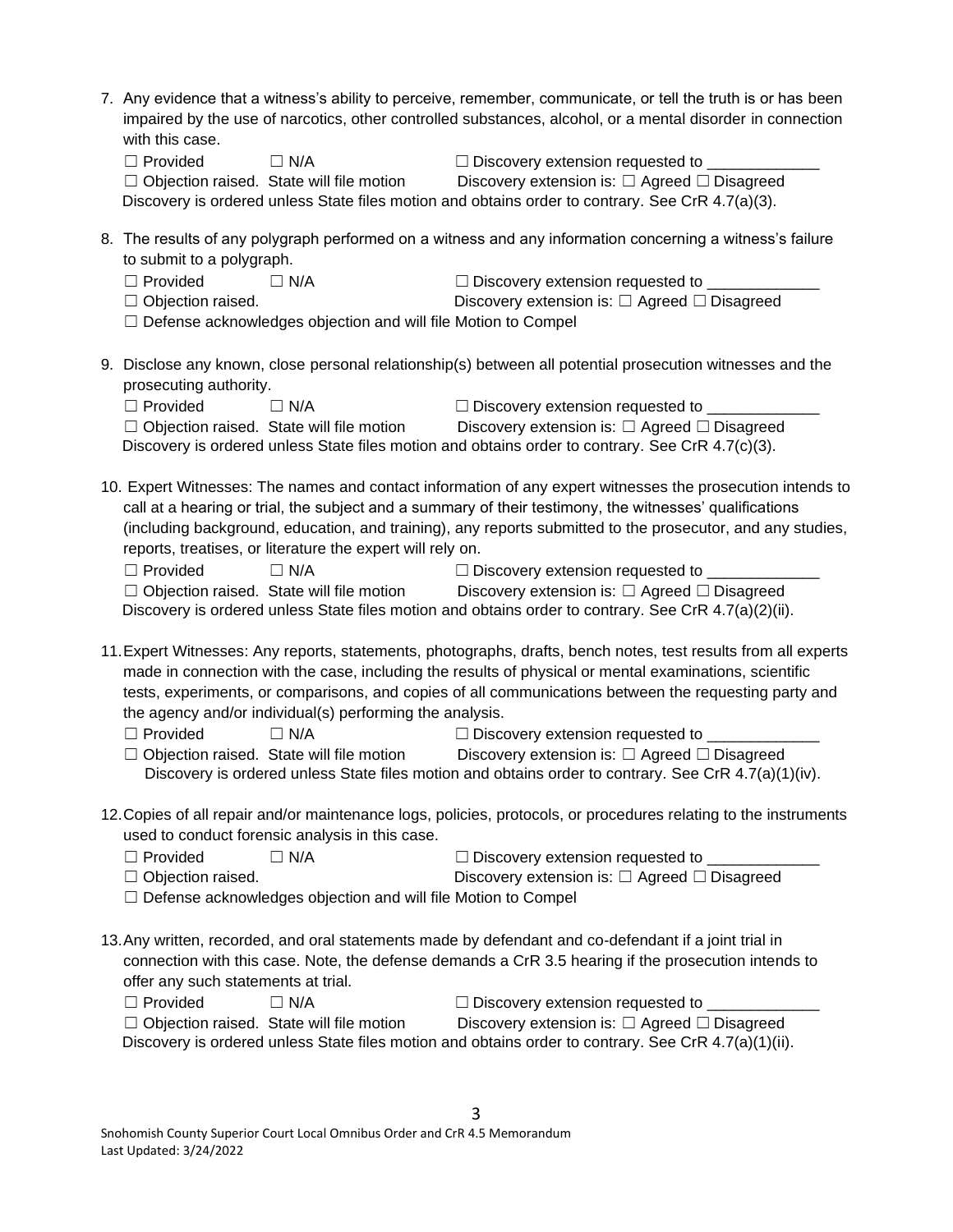| 14. Any books, papers, documents, diagrams, photographs, video and/or audio recordings, or tangible<br>objects which the prosecuting attorney intends to use in any hearing or trial, including items obtained from<br>or belonging to the defendant.<br>$\Box$ Provided<br>$\Box$ N/A<br>□ Discovery extension requested to _________<br>$\Box$ Objection raised. State will file motion<br>Discovery extension is: $\Box$ Agreed $\Box$ Disagreed<br>Discovery is ordered unless State files motion and obtains order to contrary. See CrR 4.7(a)(1)(v). |
|------------------------------------------------------------------------------------------------------------------------------------------------------------------------------------------------------------------------------------------------------------------------------------------------------------------------------------------------------------------------------------------------------------------------------------------------------------------------------------------------------------------------------------------------------------|
| 15.A record of all prior criminal convictions of defendant and co-defendant if a joint trial, whether federal, or<br>in this state or others, including charge, jurisdiction, cause number, and statutory citation (if available).<br>$\Box$ N/A<br>□ Discovery extension requested to _________<br>$\Box$ Provided<br>$\Box$ Objection raised. State will file motion<br>Discovery extension is: $\Box$ Agreed $\Box$ Disagreed<br>Discovery is ordered unless State files motion and obtains order to contrary. See CrR 4.7(a)(1)(vi).                   |
| 16. To disclose any known prior bad acts or convictions of the defendant pursuant to ER 404(b) and also<br>whether the prosecuting attorney will seek to admit that evidence at any hearing or trial.<br>$\Box$ Provided<br>$\Box$ N/A<br>□ Discovery extension requested to _______<br>Discovery extension is: $\Box$ Agreed $\Box$ Disagreed<br>$\Box$ Objection raised.<br>$\Box$ Defense acknowledges objection and will file Motion to Compel                                                                                                         |
| 17. Any electronic surveillance, including wiretapping, of defendant's premises or conversations to which the<br>defendant or any witness was a party and any record thereof in connection with this case.<br>$\Box$ N/A<br>$\Box$ Provided<br>□ Discovery extension requested to <u>■ ■ ■ ■</u><br>$\Box$ Objection raised. State will file motion<br>Discovery extension is: $\Box$ Agreed $\Box$ Disagreed<br>Discovery is ordered unless State files motion and obtains order to contrary. See CrR $4.7(a)(2)(i)$ .                                    |
| 18. The results of any searches of electronic files belonging to, or relating to, the defendant including those<br>contained in computer hard drives, cell phones, thumb drives and other storage devices as well as any<br>other electronic records such as credit card records, billing records and phone records in connection with<br>this case.<br>$\Box$ Provided<br>$\Box$ N/A<br>$\Box$ Discovery extension requested to $\Box$                                                                                                                    |
| Discovery extension is: □ Agreed □ Disagreed<br>$\Box$ Objection raised. State will file motion<br>Discovery is ordered unless State files motion and obtains order to contrary. See CrR 4.7(c)(1).                                                                                                                                                                                                                                                                                                                                                        |
| 19. A copy of recorded jail phone calls the prosecutor's office or investigating law enforcement agency has in<br>its possession or otherwise intends to admit at any hearing or trial. (Note: #13 and #14 may also apply.)<br>$\Box$ Provided<br>$\Box$ N/A<br>$\Box$ Discovery extension requested to _<br>$\Box$ Objection raised.<br>Discovery extension is: $\Box$ Agreed $\Box$ Disagreed<br>$\Box$ Defense acknowledges objection and will file Motion to Compel                                                                                    |
| 20. Searches & Seizures: Information and material pertaining to any search and/or seizure related to this<br>case, including the time, date, location, the name of individuals or places searched and materials sought<br>or seized, together with the name(s) and contact information of any known potential witness to the search<br>or seizure. If the search was conducted pursuant to a warrant, supply the affidavit, the warrant, and the<br>return.<br>$\Box$ N/A                                                                                  |
| $\Box$ Provided<br>$\Box$ Discovery extension requested to $\Box$<br>$\Box$ Objection raised. State will file motion<br>Discovery extension is: $\Box$ Agreed $\Box$ Disagreed<br>Discovery is ordered unless State files motion and obtains order to contrary. See CrR $4.7(c)(1)$ .                                                                                                                                                                                                                                                                      |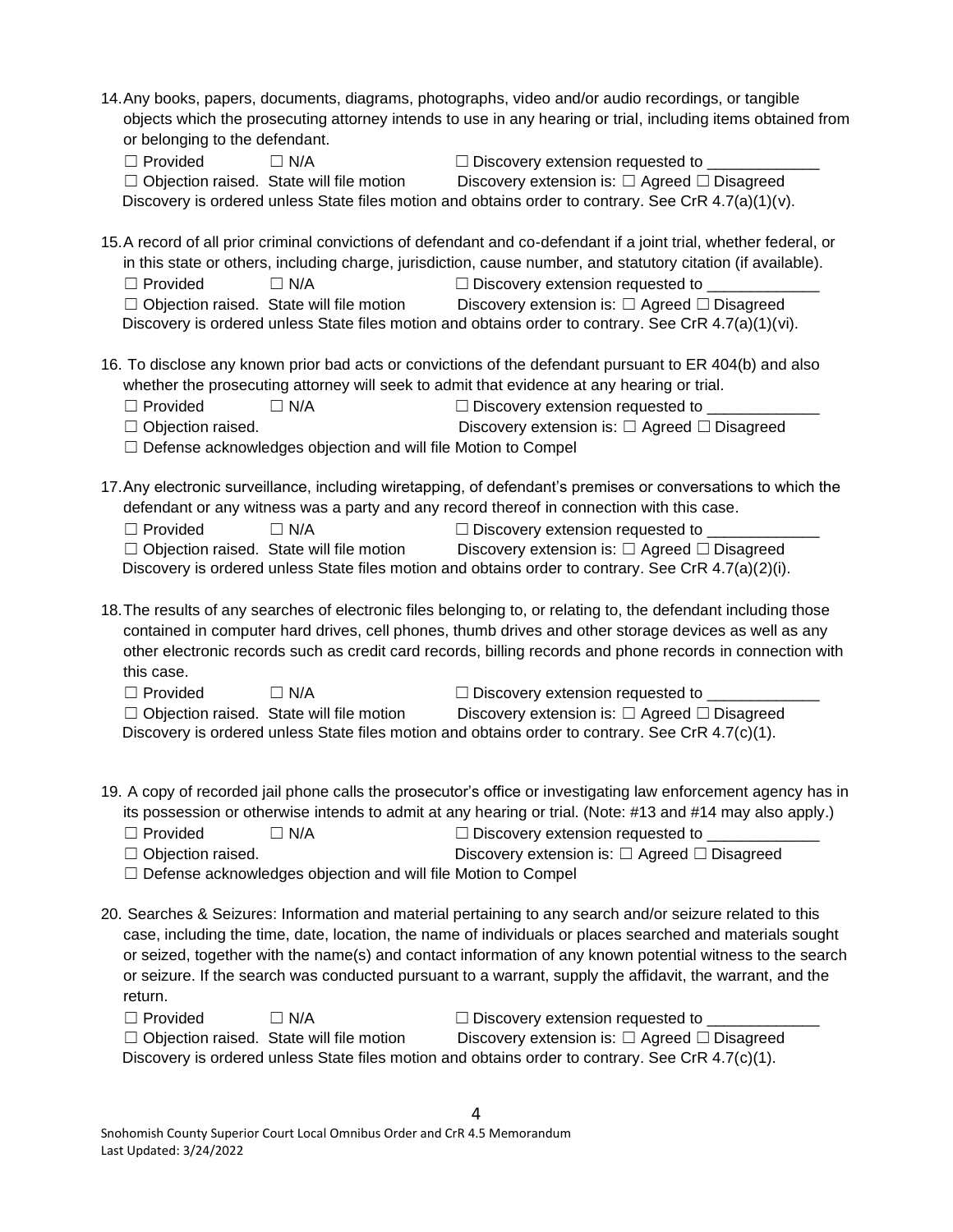- 21.Copies of all police reports of investigation related to this case, including but not limited to arrest reports, "use of force" statements, and follow-up reports. Note, other requests may also apply to police reports.
	- $\Box$  Provided  $\Box$  N/A  $\Box$  Discovery extension requested to
- ☐ Objection raised. Discovery extension is: ☐ Agreed ☐ Disagreed
	- □ Defense acknowledges objection and will file Motion to Compel

22. If recordings are not available, copies of interview notes or a summary generated by the investigating agency and the prosecutorial agents, including victim advocates, of communications with potential witnesses pertaining to the facts of the case(s) against the defendant.

- ☐ Provided ☐ N/A ☐ Discovery extension requested to \_\_\_\_\_\_\_\_\_\_\_\_\_ ☐ Objection raised. Discovery extension is: ☐ Agreed ☐ Disagreed
- □ Defense acknowledges objection and will file Motion to Compel
- 23.Circumstances of Arrest: The time, date, and location of the defendant's arrest along with the names and contact information of all known potential witnesses along with their statement(s) and report(s). ☐ Provided ☐ N/A ☐ Discovery extension requested to \_\_\_\_\_\_\_\_\_\_\_\_\_

| $\Box$ Objection raised. State will file motion | Discovery extension is: $\Box$ Agreed $\Box$ Disagreed                                                       |
|-------------------------------------------------|--------------------------------------------------------------------------------------------------------------|
|                                                 | Discovery is ordered unless State files motion and obtains order to contrary. See CrR $4.7(c)(1)(seizure)$ . |

24. Pretrial Identification: Disclose all information regarding pretrial identification procedures employed in this case, including but not limited to: (1) the date, time, location and type of procedure employed; (2) the names and contact information of all persons present at the identification and any statements made by or to them in regard to the offense or identification (3) if an identification was made, the name and contact information of person identified; the name and contact information of the person making the identification together with any and all statements made pertinent to the identification or the offense.

 $\Box$  Provided  $\Box$  N/A  $\Box$  Discovery extension requested to

☐ Objection raised. State will file motion Discovery extension is: ☐ Agreed ☐ Disagreed Discovery is ordered unless State files motion and obtains order to contrary. See CrR 4.7(a)(2)(iv).

25. Any and all photographic, or computer-generated depictions of any montage, line-up, show-up, or other identification procedure employed.

| $\Box$ Provided | $\Box$ N/A                                      | $\Box$ Discovery extension requested to                                                              |  |
|-----------------|-------------------------------------------------|------------------------------------------------------------------------------------------------------|--|
|                 | $\Box$ Objection raised. State will file motion | Discovery extension is: $\Box$ Agreed $\Box$ Disagreed                                               |  |
|                 |                                                 | Discovery is ordered unless State files motion and obtains order to contrary. See CrR 4.7(a)(2)(iv). |  |

26. Copies of all available radio logs, 911 tapes, CAD reports, dispatch recordings, police vehicle and body camera recordings, and any other audio or visual recordings relating to the investigation, arrest, detention, transportation, and questioning of the defendant in connection with this case.

| $\Box$ Provided          | $\Box$ N/A | $\Box$ Discovery extension requested to                |
|--------------------------|------------|--------------------------------------------------------|
| $\Box$ Objection raised. |            | Discovery extension is: $\Box$ Agreed $\Box$ Disagreed |
|                          |            |                                                        |

□ Defense acknowledges objection and will file Motion to Compel

27.Exculpatory Evidence: All information or material which may tend to exculpate the defendant or which tends to negate defendant's guilt, including any information that may impeach prosecution witnesses, as required by *Brady v. Maryland*, 373 US 93 (1963) and *US v. Bagley*, 43 US 667 (1985) and their progeny.  $\Box$  Provided  $\Box$  N/A  $\Box$  Discovery extension requested to ☐ Objection raised. State will file motion Discovery extension is: ☐ Agreed ☐ Disagreed Discovery is ordered unless State files motion and obtains order to contrary. See CrR 4.7(a)(3).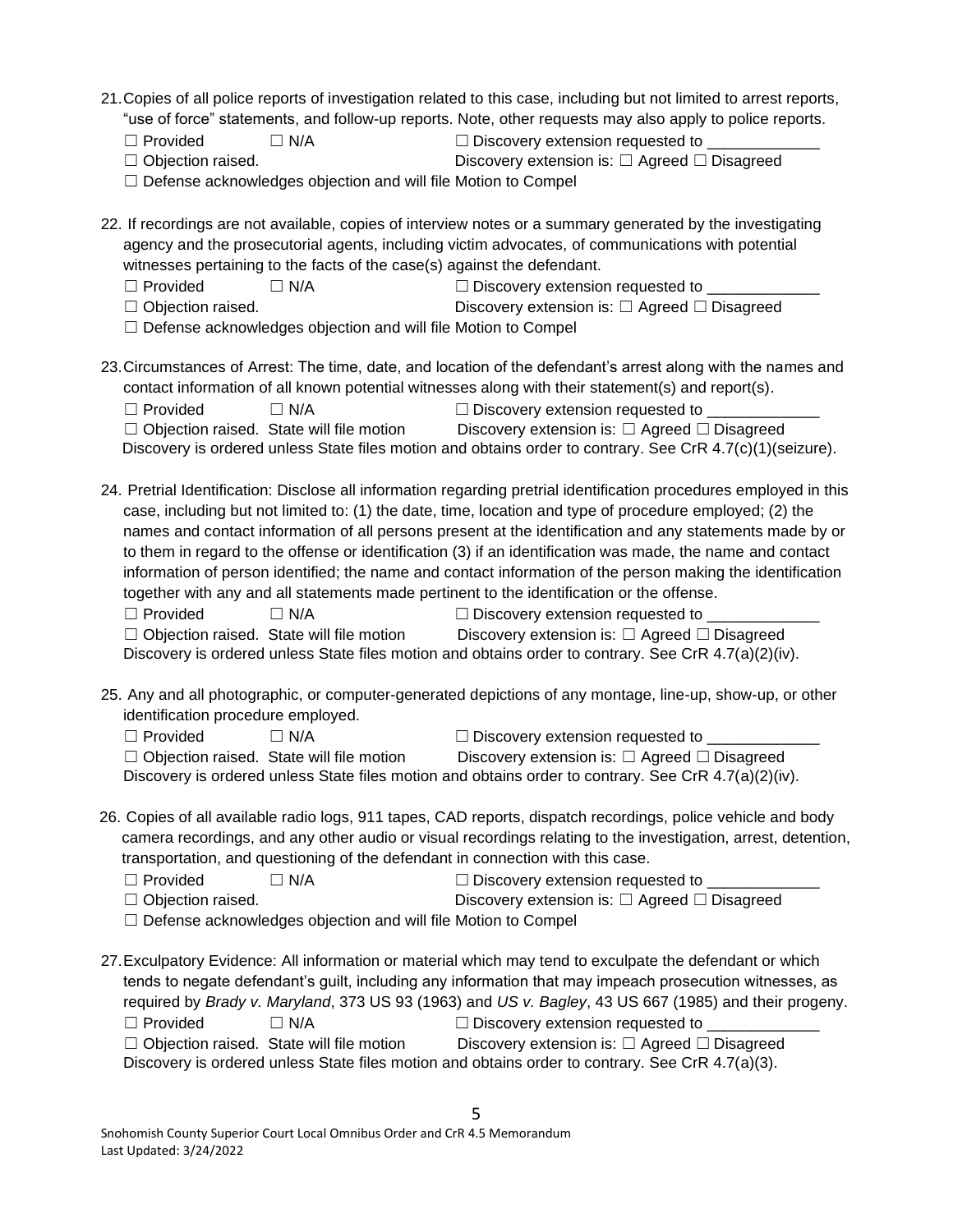| case per Kyles v. Whitley, 514 US 419 (1995) and its progeny.<br>$\Box$ Provided<br>$\Box$ N/A<br>$\Box$ Objection raised.<br>□ Defense acknowledges objection and will file Motion to Compel                       | 28. That the prosecuting agency be required to undertake every effort to discover the existence of all<br>evidence favorable to the defendant that may be known to any law enforcement agency involved in the<br>□ Discovery extension requested to ________<br>Discovery extension is: $\Box$ Agreed $\Box$ Disagreed |  |
|---------------------------------------------------------------------------------------------------------------------------------------------------------------------------------------------------------------------|------------------------------------------------------------------------------------------------------------------------------------------------------------------------------------------------------------------------------------------------------------------------------------------------------------------------|--|
| 29. Any information which the prosecuting attorney has indicating entrapment of the defendant.<br>$\Box$ Provided<br>$\Box$ N/A                                                                                     | □ Discovery extension requested to ___________<br>$\Box$ Objection raised. State will file motion Discovery extension is: $\Box$ Agreed $\Box$ Disagreed<br>Discovery is ordered unless State files motion and obtains order to contrary. See CrR 4.7(a)(2)(iii).                                                      |  |
| $\Box$ Provided<br>$\Box$ N/A<br>$\Box$ Objection raised.<br>□ Defense acknowledges objection and will file Motion to Compel                                                                                        | 30. Aggravating Factors: All alleged aggravating circumstances justifying departure from the sentencing<br>guidelines and supporting evidence thereof that the State intends to present per RCW 9.9A.535.<br>□ Discovery extension requested to _________<br>Discovery extension is: $\Box$ Agreed $\Box$ Disagreed    |  |
| needed for access and operation of the discovery.<br>$\Box$ Provided<br>$\Box$ N/A<br>$\Box$ Objection raised.<br>□ Defense acknowledges objection and will file Motion to Compel                                   | 31. If discovery is provided in electronic format, provide the names of and/or any programs and software<br>$\Box$ Discovery extension requested to $\Box$<br>Discovery extension is: $\Box$ Agreed $\Box$ Disagreed                                                                                                   |  |
| 32. The following additional information requested in a filed defense discovery request, incorporated herein<br>by reference (identify request by description or paragraph number in request): ____________________ |                                                                                                                                                                                                                                                                                                                        |  |
| $\Box$ N/A<br>$\Box$ Provided<br>$\Box$ Objection raised.<br>□ Defense acknowledges objection and will file Motion to Compel                                                                                        | □ Discovery extension requested to ______________<br>Discovery extension is: $\Box$ Agreed $\Box$ Disagreed                                                                                                                                                                                                            |  |
| $\Box$ Provided<br>$\Box$ N/A<br>$\Box$ Objection raised.<br>□ Defense acknowledges objection and will file Motion to Compel                                                                                        | □ Discovery extension requested to __________<br>Discovery extension is: $\Box$ Agreed $\Box$ Disagreed                                                                                                                                                                                                                |  |

#### **Additional Explanations or Information for the Court:\_\_\_\_\_\_\_\_\_\_\_\_\_\_\_\_\_\_\_\_\_\_\_\_\_\_\_\_\_\_\_\_\_\_\_\_\_\_\_**

**Objections Raised:** The prosecution objects to the following specifically identified defense discovery requests for the following reasons (identified by their number, from above): \_\_\_\_\_\_\_\_\_\_\_\_\_\_\_\_\_\_\_\_\_\_

\_\_\_\_\_\_\_\_\_\_\_\_\_\_\_\_\_\_\_\_\_\_\_\_\_\_\_\_\_\_\_\_\_\_\_\_\_\_\_\_\_\_\_\_\_\_\_\_\_\_\_\_\_\_\_\_\_\_\_\_\_\_\_\_\_\_\_\_\_\_\_\_\_\_\_\_\_\_\_\_\_\_\_\_\_

\_\_\_\_\_\_\_\_\_\_\_\_\_\_\_\_\_\_\_\_\_\_\_\_\_\_\_\_\_\_\_\_\_\_\_\_\_\_\_\_\_\_\_\_\_\_\_\_\_\_\_\_\_\_\_\_\_\_\_\_\_\_\_\_\_\_\_\_\_\_\_\_\_\_\_\_\_\_\_\_\_\_\_\_\_

\_\_\_\_\_\_\_\_\_\_\_\_\_\_\_\_\_\_\_\_\_\_\_\_\_\_\_\_\_\_\_\_\_\_\_\_\_\_\_\_\_\_\_\_\_\_\_\_\_\_\_\_\_\_\_\_\_\_\_\_\_\_\_\_\_\_\_\_\_\_\_\_\_\_\_\_\_\_\_\_\_\_\_\_ .

**\_\_\_\_\_\_\_\_\_\_\_\_\_\_\_\_\_\_\_\_\_\_\_\_\_\_\_\_\_\_\_\_\_\_\_\_\_\_\_\_\_\_\_\_\_\_\_\_\_\_\_\_\_\_\_\_\_\_\_\_\_\_\_\_\_\_\_\_\_\_\_\_\_\_\_\_\_\_\_\_\_\_\_\_** 

**\_\_\_\_\_\_\_\_\_\_\_\_\_\_\_\_\_\_\_\_\_\_\_\_\_\_\_\_\_\_\_\_\_\_\_\_\_\_\_\_\_\_\_\_\_\_\_\_\_\_\_\_\_\_\_\_\_\_\_\_\_\_\_\_\_\_\_\_\_\_\_\_\_\_\_\_\_\_\_\_\_\_\_\_**

Snohomish County Superior Court Local Omnibus Order and CrR 4.5 Memorandum Last Updated: 3/24/2022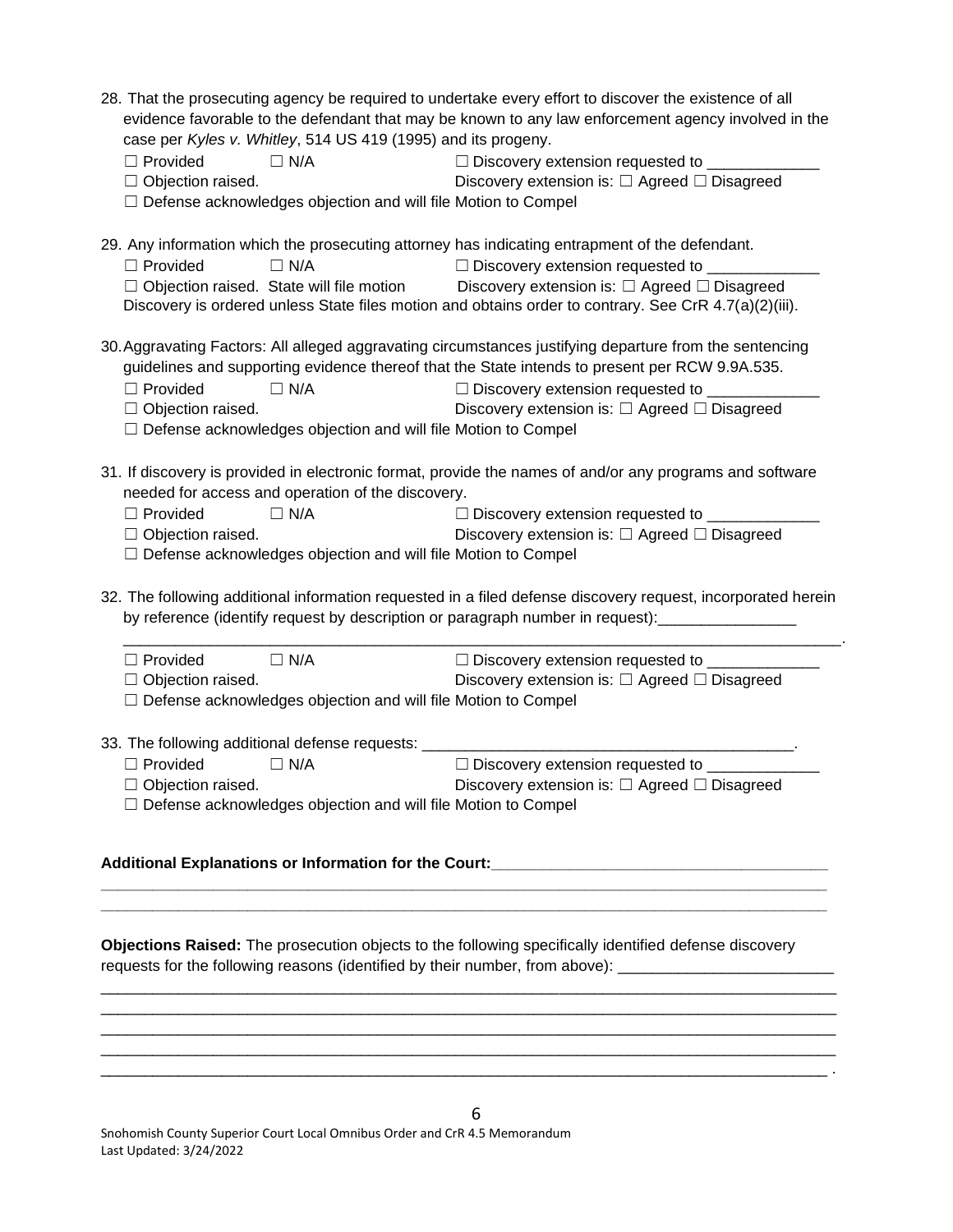The defense □ **agrees** to withdraw the following discovery request(s) objected to: \_

and does not agree to withdrawing any other requests objected to.

# **B. DEFENSE'S CrR 4.7(b) & (g) DISCOVERY OBLIGATIONS AND OBLIGATIONS ON MOTION**

The prosecution requested/moves for the following, and defense has indicated its compliance below:

- 1. Names contact information of persons whom the defendant intends to call as witnesses at any hearing or trial and any written or recorded statements and the substance of any oral statements of witnesses. ☐ Provided ☐ N/A ☐ Discovery extension requested to \_\_\_\_\_\_\_\_\_\_\_\_\_ ☐Objection raised. Defense will file motion Discovery extension is: ☐ Agreed ☐ Disagreed Discovery is ordered unless defense files motion and obtains order to contrary. See CrR 4.7(b)(1).
- 2. Defense Experts: The names and contact information of any expert(s) defense intends to call at a hearing or trial along with their qualifications, copies of their reports, and any studies, reports, and/or literature they will rely on, as well as the subject of their testimony or a summary of their proposed testimony if no report is available.

| $\Box$ Provided | $\Box$ N/A                                        | $\Box$ Discovery extension requested to                                                            |  |
|-----------------|---------------------------------------------------|----------------------------------------------------------------------------------------------------|--|
|                 | $\Box$ Objection raised. Defense will file motion | Discovery extension is: $\Box$ Agreed $\Box$ Disagreed                                             |  |
|                 |                                                   | Discovery is ordered unless defense files motion and obtains order to contrary. See CrR 4.7(b)(1). |  |

- 3. The defense be required to state whether there is any claim of incompetency to stand trial.  $\Box$  Provided  $\Box$  N/A  $\Box$  Discovery extension requested to  $\Box$ ☐Objection raised. Discovery extension is: ☐ Agreed ☐ Disagreed □ State acknowledges objection and will file Motion to Compel
- 4. That if the defendant asserts the defense of intoxication, insanity, or diminished capacity in Section III(B) below, that the defendant supply the names contact information of all witnesses who will testify as to such defense, both lay and professional, provide the prosecution with all relevant medical, psychological, and psychiatric records forming the basis of this defense, and stipulate to the defendant submitting to examination by a doctor selected by the prosecution.

| $\Box$ Provided                                                    | $\sqsupset$ N/A | $\Box$ Discovery extension requested to                |
|--------------------------------------------------------------------|-----------------|--------------------------------------------------------|
| $\Box$ Objection raised.                                           |                 | Discovery extension is: $\Box$ Agreed $\Box$ Disagreed |
| $\Box$ State acknowledges objection and will file Motion to Compel |                 |                                                        |

5. The defense be required to state whether it will rely on an alibi and furnish a list of alibi witnesses, their contact information, and a summary of their expected testimony.

| $\Box$ Provided                                                    | $\Box$ N/A | $\Box$ Discovery extension requested to                |
|--------------------------------------------------------------------|------------|--------------------------------------------------------|
| $\Box$ Objection raised.                                           |            | Discovery extension is: $\Box$ Agreed $\Box$ Disagreed |
| $\Box$ State acknowledges objection and will file Motion to Compel |            |                                                        |

6. To inspect any physical or documentary evidence in defendant's or defense attorney's possession in connection with this case.

| $\Box$ Provided                                                      | $\Box$ N/A | $\Box$ Discovery extension requested to $\Box$         |
|----------------------------------------------------------------------|------------|--------------------------------------------------------|
| $\Box$ Objection raised.                                             |            | Discovery extension is: $\Box$ Agreed $\Box$ Disagreed |
| $\Box$ Ctate coloney ledges objection and will file Metion to Compal |            |                                                        |

- ☐ State acknowledges objection and will file Motion to Compel
- 7. Defense state whether it will \_\_\_\_ **object** to out of state records being submitted per RCW 10.96.020 or will **not object.** (Defense marks applicable box.)

| $\Box$ Provided          | $\Box$ N/A | $\Box$ Discovery extension requested to                |
|--------------------------|------------|--------------------------------------------------------|
| $\Box$ Objection raised. |            | Discovery extension is: $\Box$ Agreed $\Box$ Disagreed |
|                          |            |                                                        |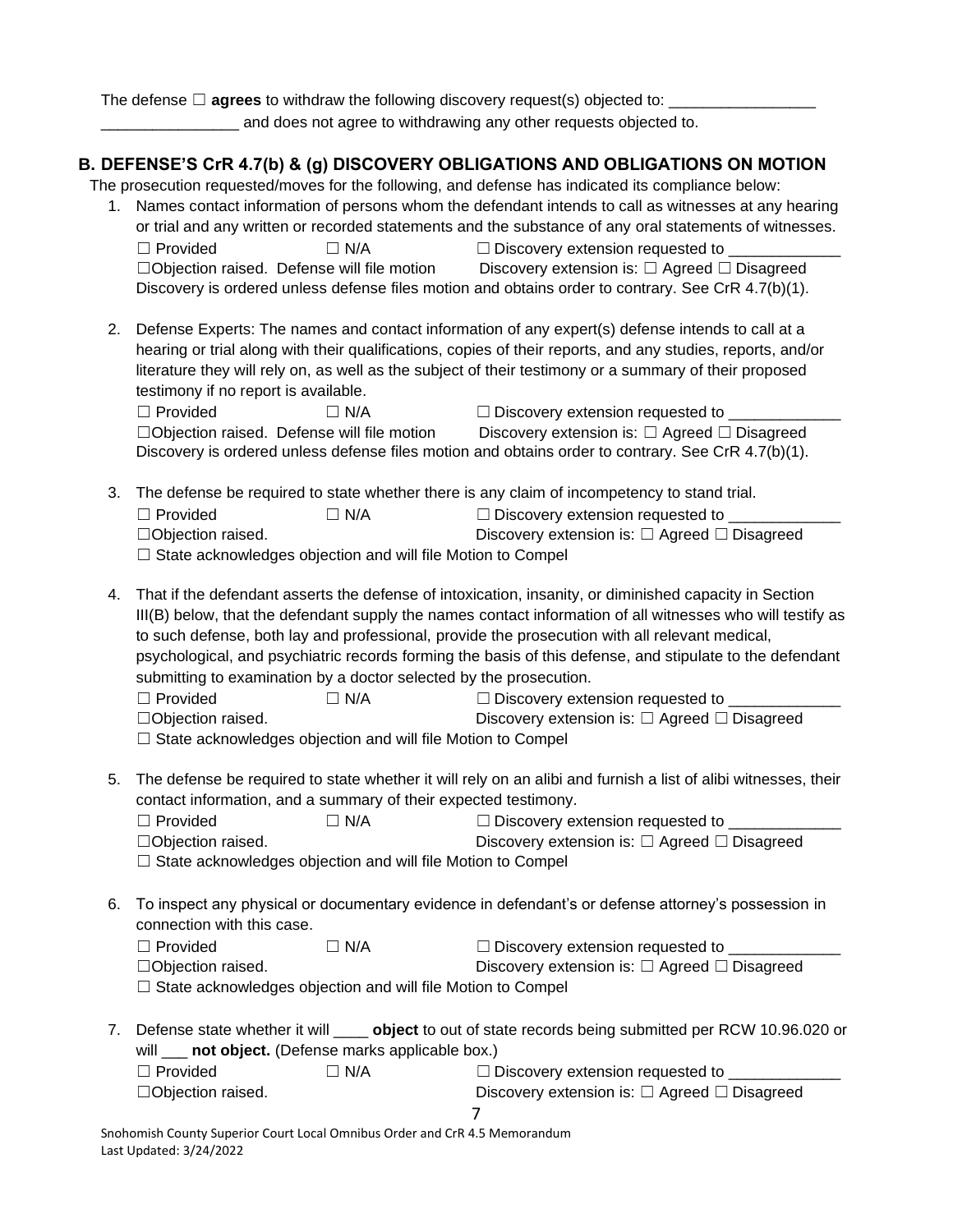□ State acknowledges objection and will file Motion to Compel

| 8. | That the defense state whether it $\Box$ will stipulate to the continuous chain of custody of the following                                                      |
|----|------------------------------------------------------------------------------------------------------------------------------------------------------------------|
|    | or $\Box$ will                                                                                                                                                   |
|    | not stipulate. See CrR 4.5. (Defense fills in applicable box.)                                                                                                   |
|    | $\Box$ Provided<br>$\Box$ N/A<br>□ Discovery extension requested to _________                                                                                    |
|    | Discovery extension is: $\Box$ Agreed $\Box$ Disagreed<br>□Objection raised.                                                                                     |
|    | $\Box$ State acknowledges objection and will file Motion to Compel                                                                                               |
| 9. | That the defendant be required to (State must check any requesting):                                                                                             |
|    | $\Box$ appear in a lineup<br>$\Box$ be fingerprinted $\Box$ speak for voice identification                                                                       |
|    | $\Box$ pose for photographs not involving reenactment of the crime<br>$\Box$ try on clothing                                                                     |
|    | $\Box$ permit taking of specimens under fingernails $\Box$ permit the taking of samples of the                                                                   |
|    | defendant's blood, hair, or other bodily materials involving no unreasonable intrusions thereof;                                                                 |
|    | $\Box$ submit to a physical external examination of the defendant's body                                                                                         |
|    |                                                                                                                                                                  |
|    | $\Box$ provide handwriting specimens                                                                                                                             |
|    | $\Box$ submit to reasonable physical, or mental or examination.                                                                                                  |
|    | $\Box$ Provided<br>$\Box$ N/A<br>□ Discovery extension requested to _______                                                                                      |
|    | Discovery extension is: $\Box$ Agreed $\Box$ Disagreed<br>□Objection raised.                                                                                     |
|    | $\Box$ State acknowledges objection and will file Motion to Compel                                                                                               |
|    |                                                                                                                                                                  |
|    | 10. The defense state whether the defendant's prior convictions $\Box$ will be stipulated to, or will $\Box$ not be                                              |
|    | stipulated to and need to be proved. (Defense fills in applicable box).                                                                                          |
|    | $\Box$ Provided<br>$\Box$ N/A<br>□ Discovery extension requested to _________                                                                                    |
|    | Discovery extension is: $\Box$ Agreed $\Box$ Disagreed<br>□Objection raised.                                                                                     |
|    | □ State acknowledges objection and will file Motion to Compel                                                                                                    |
|    | 11. The following additional information in State's filed omnibus applications, incorporated herein by                                                           |
|    | reference (identify request by description or paragraph number in request): ______________                                                                       |
|    |                                                                                                                                                                  |
|    | $\Box$ N/A<br>□ Discovery extension requested to _______________<br>$\Box$ Provided                                                                              |
|    | □Objection raised.<br>Discovery extension is: $\Box$ Agreed $\Box$ Disagreed                                                                                     |
|    | $\Box$ State acknowledges objection and will file Motion to Compel                                                                                               |
|    |                                                                                                                                                                  |
|    | 12. The following additional prosecution requests ______________________________<br>□ Discovery extension requested to ________<br>$\Box$ Provided<br>$\Box$ N/A |
|    | □Objection raised.<br>Discovery extension is: □ Agreed □ Disagreed                                                                                               |
|    | □ State acknowledges objection and will file Motion to Compel                                                                                                    |
|    |                                                                                                                                                                  |
|    | Additional Explanations or Information for the Court:____________________________                                                                                |
|    |                                                                                                                                                                  |
|    |                                                                                                                                                                  |
|    |                                                                                                                                                                  |

**Objections Raised:** The defense objects to the following specifically identified prosecution discovery requests for the following reasons (identified by their number, from \_\_\_\_\_\_\_\_\_\_\_\_\_\_\_\_\_\_\_\_\_\_\_\_\_\_\_\_\_\_\_

8

\_\_\_\_\_\_\_\_\_\_\_\_\_\_\_\_\_\_\_\_\_\_\_\_\_\_\_\_\_\_\_\_\_\_\_\_\_\_\_\_\_\_\_\_\_\_\_\_\_\_\_\_\_\_\_\_\_\_\_\_\_\_\_\_\_\_\_\_\_\_\_\_\_\_\_\_\_\_\_\_\_\_\_\_\_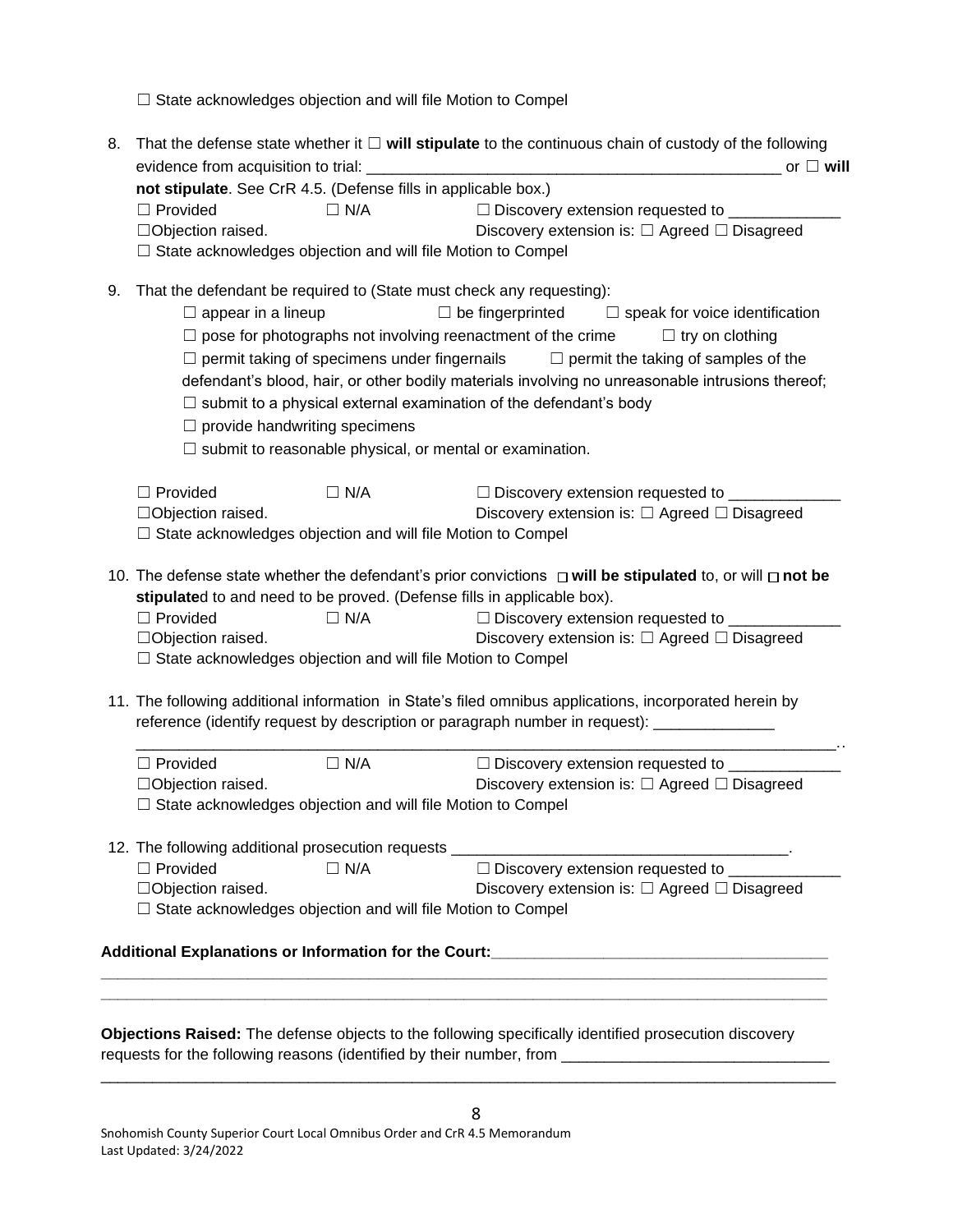The prosecution ☐ **agrees** to withdraw the following discovery requests(s) objected to: \_\_\_\_\_\_\_\_\_\_\_\_\_\_\_

\_\_\_\_\_\_\_\_\_\_\_\_\_\_\_\_\_\_ and does not agree to withdrawing any other requests objected to. Unless all objections are agreed, counsel shall appear to argue discovery objections at an omnibus (first omnibus unless a second omnibus is set).

\_\_\_\_\_\_\_\_\_\_\_\_\_\_\_\_\_\_\_\_\_\_\_\_\_\_\_\_\_\_\_\_\_\_\_\_\_\_\_\_\_\_\_\_\_\_\_\_\_\_\_\_\_\_\_\_\_\_\_\_\_\_\_\_\_\_\_\_\_\_\_\_\_\_\_\_\_\_\_\_\_\_\_\_\_ \_\_\_\_\_\_\_\_\_\_\_\_\_\_\_\_\_\_\_\_\_\_\_\_\_\_\_\_\_\_\_\_\_\_\_\_\_\_\_\_\_\_\_\_\_\_\_\_\_\_\_\_\_\_\_\_\_\_\_\_\_\_\_\_\_\_\_\_\_\_\_\_\_\_\_\_\_\_\_\_\_\_\_\_\_ \_\_\_\_\_\_\_\_\_\_\_\_\_\_\_\_\_\_\_\_\_\_\_\_\_\_\_\_\_\_\_\_\_\_\_\_\_\_\_\_\_\_\_\_\_\_\_\_\_\_\_\_\_\_\_\_\_\_\_\_\_\_\_\_\_\_\_\_\_\_\_\_\_\_\_\_\_\_\_\_\_\_\_\_\_

#### **II. PRESERVATION OF DISCOVERY DEMAND**

The prosecution ☐ **has** ☐ **has not** received a request or notice to preserve discovery. The prosecution  $\Box$  acknowledges that they may have legal obligations to undertake related to the demand.

The prosecution objects to the following portion(s) of the preservation demand:

Defense withdraws the  $□$  all of the portions objected to above  $□$  the following portions objected to above:\_\_\_\_\_\_\_\_\_\_\_\_\_\_\_\_\_\_\_\_\_\_\_\_\_\_\_\_\_\_\_\_\_\_\_\_\_\_\_\_\_\_\_\_\_\_\_\_\_\_\_\_\_\_\_\_\_\_\_\_\_\_\_\_\_\_\_\_\_\_\_\_\_\_\_\_\_\_\_\_\_

\_\_\_\_\_\_\_\_\_\_\_\_\_\_\_\_\_\_\_\_\_\_\_\_\_\_\_\_\_\_\_\_\_\_\_\_\_\_\_\_\_\_\_\_\_\_\_\_\_\_\_\_\_\_\_\_\_\_\_\_\_\_\_\_\_\_\_\_\_\_\_\_\_\_\_\_\_\_\_\_\_\_\_\_\_\_.

\_\_\_\_\_\_\_\_\_\_\_\_\_\_\_\_\_\_\_\_\_\_\_\_\_\_\_\_\_\_\_\_\_\_\_\_\_\_\_\_\_\_\_\_\_\_\_\_\_\_\_\_\_\_\_\_\_\_\_\_\_\_\_\_\_\_\_\_\_\_\_\_\_\_\_\_\_\_\_\_\_\_\_\_\_ \_\_\_\_\_\_\_\_\_\_\_\_\_\_\_\_\_\_\_\_\_\_\_\_\_\_\_\_\_\_\_\_\_\_\_\_\_\_\_\_\_\_\_\_\_\_\_\_\_\_\_\_\_\_\_\_\_\_\_\_\_\_\_\_\_\_\_\_\_\_\_\_\_\_\_\_\_\_\_\_\_\_\_\_\_.

# **III. JOINT DISCOVERY CERTIFICATION**

The prosecution and defense hereby each certify by their signatures below that they have read every discovery request contained in this order and in the opponent's omnibus application or discovery request and will comply with every request as ordered herein. The prosecution and defense certify their representations regarding discovery compliance set forth herein are true and correct.

The prosecution and defense certify by signing below that they will comply with all discovery obligations required by the court rules, the Constitution, statutes, and court orders. They also certify they understand they have discovery duties to disclose information they or *any staff of their office* have in their *knowledge,* possession, or control, CrR 4.7(a)(4), and, in some instances, affirmative duties to obtain **and to disclose material and information held by others**, including law enforcement.

 *The prosecution and the defense further certify that if they later discover additional material or* information that is subject to disclosure under court rules, law, or any court order, they shall *immediately notify the other party of the existence of such additional material as required by CrR 4.7(h)(2), and if discovered during trial, counsel shall immediately notify the court. CrR 4.7(h)(2).*

# **IV. PROCEDURAL CASE INFORMATION**

- **A. WITNESSES**: The State ☐**has** ☐ **has not** provided defense with a current witness list. The list contains witnesses (indicate number). The defense  $\Box$  **has**  $\Box$  **has not** provided the state with a current witness list. The list contains **\_\_\_\_** witnesses (indicate number).
- **B. GENERAL NATURE OF DEFENSE:** The defense states the general nature of the defense is: ☐ General denial ☐ Alibi ☐ Diminished capacity ☐ Intoxication ☐ Insanity ☐ Self-defense
	- ☐ Defense of others ☐ Entrapment ☐ Other: \_\_\_\_\_\_\_\_\_\_\_\_\_\_.

### **C. PLEA OFFER**:

**Deadline:** The State has indicated that it will leave open its plea offer until: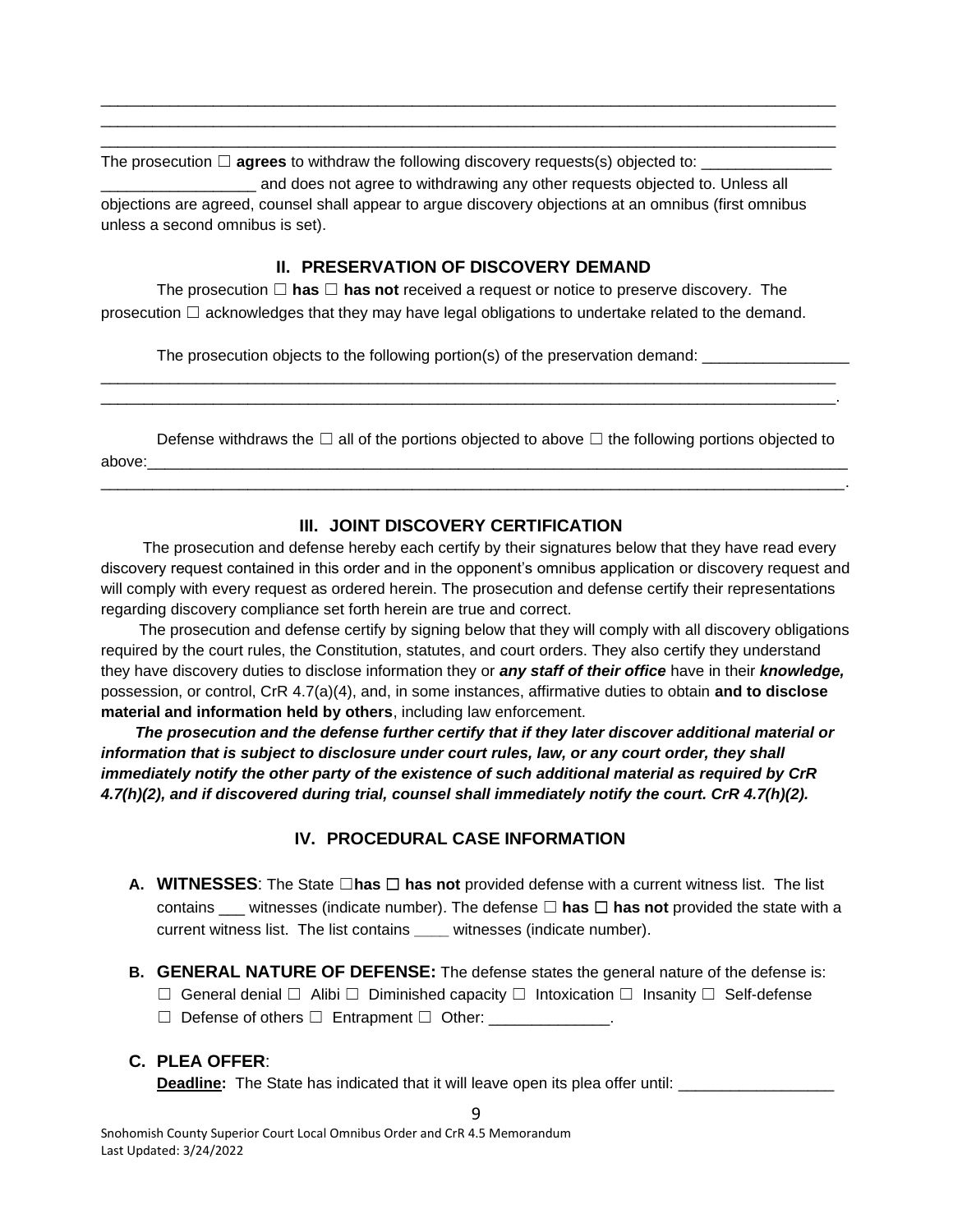The State has given the defendant notice that if he/she/they does not accept its plea offer it may take the following action: \_\_\_\_\_\_\_\_\_\_\_\_\_\_\_\_\_\_\_\_\_\_\_\_\_\_\_\_\_\_\_\_\_\_\_\_\_\_\_\_\_\_\_\_\_\_\_\_\_\_\_\_\_\_\_\_\_\_\_\_\_\_

\_\_\_\_\_\_\_\_\_\_\_\_\_\_\_\_\_\_\_\_\_\_\_\_\_\_\_\_\_\_\_\_\_\_\_\_\_\_\_\_\_\_\_\_\_\_\_\_\_\_\_\_\_\_\_\_\_\_\_\_\_\_\_\_\_\_\_\_\_\_\_\_\_\_\_\_\_\_\_

# **V. DEFENDANT'S CUSTODIAL STATEMENTS:**

The prosecution states the defendant's statements referred to in the State's discovery ☐ **will be offered**,☐ **will not be offered**,☐ **will be offered in rebuttal only**.

The defense states it ☐ **will stipulate** ☐ **will not stipulate** to the admissibility of defendant's statements in discovery.

If some statements will be offered and some will not, or if stipulation will be made to some statements and not others, please explain: \_\_\_\_\_\_\_\_\_\_\_\_\_\_\_\_\_\_\_\_\_\_\_\_\_\_\_\_\_\_\_\_\_\_\_\_\_\_\_\_\_\_\_\_\_\_\_\_\_\_\_\_\_\_\_\_\_\_\_\_\_\_\_\_\_

\_\_\_\_\_\_\_\_\_\_\_\_\_\_\_\_\_\_\_\_\_\_\_\_\_\_\_\_\_\_\_\_\_\_\_\_\_\_\_\_\_\_\_\_\_\_\_\_\_\_\_\_\_\_\_\_\_\_\_\_\_\_\_\_\_\_\_\_\_\_\_\_\_\_\_\_\_\_\_\_\_\_\_\_\_\_

# **VI. PRETRIAL MOTIONS**

The parties will note all pretrial motions consistent with SCLCrR 8.2.

**Plaintiff** gives notice the following pretrial motions are needed:

 $\Box$  To compel discovery or for a discovery protection order

 $\Box$  For a CrR 3.5 hearing to admit defendant's statements

 $\Box$  To take depositions(s) or obtain a court order to interview witnesses

- $\Box$  To secure the appearance of a witness
- $\Box$  Other motions

**Defendant** gives notice the following pretrial motions are needed:

- $\Box$  To compel discovery or for a discovery protection order
- $\Box$  To dismiss for failure to state an offense or insufficient evidence
- $\Box$  To sever co-defendant's cases or defendant's counts and for separate trial
- $\Box$  To make more definite and certain
- ☐ To suppress evidence for ☐ illegal search, ☐illegal arrest, ☐other specified as \_\_\_\_\_\_\_\_\_\_\_\_
- $\Box$  For a CrR 3.5 hearing before admitting statements of the defendant
- $\Box$  To take deposition(s) or obtain a court order to interview witnesses
- $\Box$  Other motions

#### **VII. TRIAL:**

State estimates trial will last days. Defense estimates days.

State \_\_\_ will seek to admit child hearsay statements pursuant to RCW 9A.44.120 if this box is checked. An interpreter □ **is needed**, an interpreter □ **is not needed**. Language: \_\_\_\_\_\_\_\_\_\_\_\_\_\_\_\_\_\_\_\_\_\_. *Counsel needing interpreter services for any hearing or trial shall advise the Court Administrator's Office at least 14 days prior to the hearing or trial.*

#### **VIII. COURT ORDERS**: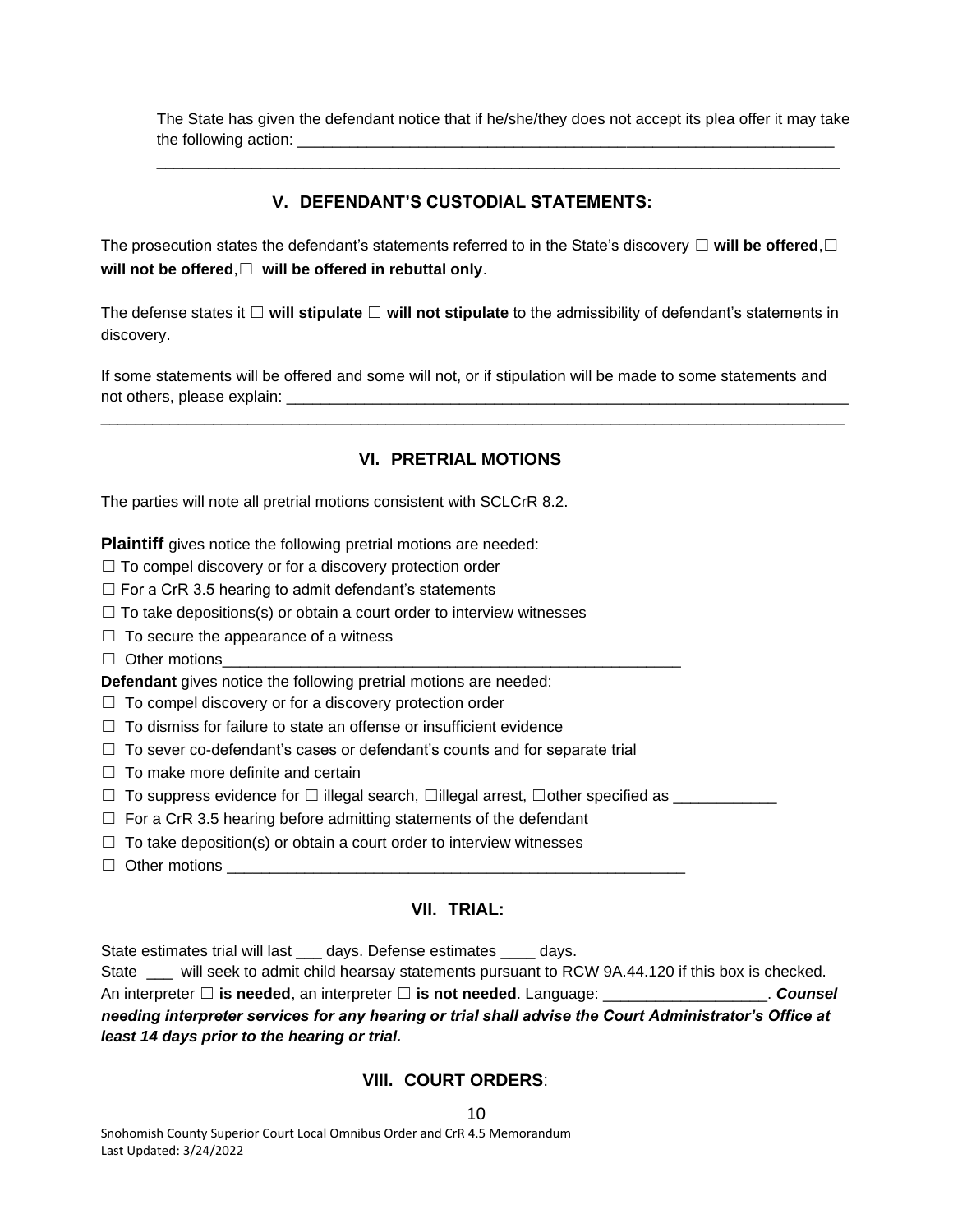This court hereby,

**ORDERS** that the parties shall comply with all their discovery obligations set forth in CrR 4.5, CrR 4.7, the Washington State Court Rules, the Constitution, statutes, case law and any court orders.

 **ORDERS** that each party shall produce all discovery requested above or in the opposing party's omnibus applications unless either (1) the party has objected herein to a request for an identified good faith reason and it is stated underneath that request herein that the opponent must bring a motion to compel, or (2) the party has objected and brings a motion for protection showing the matter is not subject to disclosure and prevails thereon for any request where it is stated herein that the party objecting must disclose unless that party obtains an order to the contrary. Materials designated as required to be disclosed by CrR 4.7 unless there is a protective order or showing the material is not subject to disclosure shall be disclosed absent obtaining an order to the contrary. See, e.g., CrR 4.7(b)(1) ("Except as otherwise provided as to matters not subject to disclosure and protective orders, the defendant *shall* disclose to the prosecuting attorney the following  $\dots$ ");CrR 4.7(a)(1) & (c).

 **ORDERS** that the parties and counsel shall supply all discoverable materials to the opponent as soon as the materials become available even if that is prior to the omnibus hearing, unless a party obtains a protection order allowing a delay in disclosure. Counsel shall promptly obtain discovery so that it can be turned over to the other side, and if counsel cannot promptly obtain discovery, counsel shall immediately notify the opponent of the existence of the missing discovery and the reason for delay. See CrR 4.7(d). Pursuant to CrR 4.7, the date of omnibus is hereby set as the final discovery deadline and the parties are ordered to supply all discovery as ordered herein by no later than that date, unless they have requested a discovery extension for a specified item and that is granted, or they have objected to a discovery request. If the objecting obligated party is required herein to produce discovery absent a motion to the contrary, the objecting party shall either promptly file a motion or promptly disclose the mandatory discovery.

 **ORDERS** that if the parties agreed herein to an extension date for a specified discovery item herein, unless noted otherwise, the court hereby adopts that agreed extended discovery deadline for that discovery item only. If the parties disagreed as to a requested discovery extension or the court does not approve their agreed extension, the court sets \_\_\_\_\_\_\_\_\_\_\_\_\_\_ (date) as the deadline for the following identified discovery \_\_\_\_\_\_\_\_\_\_\_\_\_\_\_\_\_\_\_\_\_\_\_\_\_\_\_\_\_\_\_\_\_\_\_\_\_\_\_\_\_\_\_\_\_\_\_\_\_\_\_\_\_ and/or \_\_\_ finds an additional hearing is necessary and sets the matter for another hearing above at which counsel shall appear.

**ORDERS** that objections to discovery requests are granted or denied as follows:

\_ and/or \_\_\_\_ finds an additional hearing is necessary as set above to resolve outstanding objections. If an objection is denied herein, the discovery objected to shall be produced immediately unless the court sets another date for production here: The court may, in its discretion, resolve discovery disputes at omnibus as authorized by CrR 4.5.

\_\_\_\_\_\_\_\_\_\_\_\_\_\_\_\_\_\_\_\_\_\_\_\_\_\_\_\_\_\_\_\_\_\_\_\_\_\_\_\_\_\_\_\_\_\_\_\_\_\_\_\_\_\_\_\_\_\_\_\_\_\_\_\_\_\_\_\_\_\_\_\_\_\_\_\_\_\_\_\_\_\_\_\_\_

**ORDERS** that counsel shall appear for any hearing set on Page 1.

 **ORDERS** that the parties shall comply with their CrR 4.7(h)(2) continuing duty to disclose. *If the prosecution or defense later discover additional material or information that is subject to disclosure under court rules, law, or court orders, they shall promptly notify the other party of the existence of such additional material as required by CrR 4.7(h)(2), and if discovered during trial, immediately notify the court as required by CrR 4.7(h)(2).*